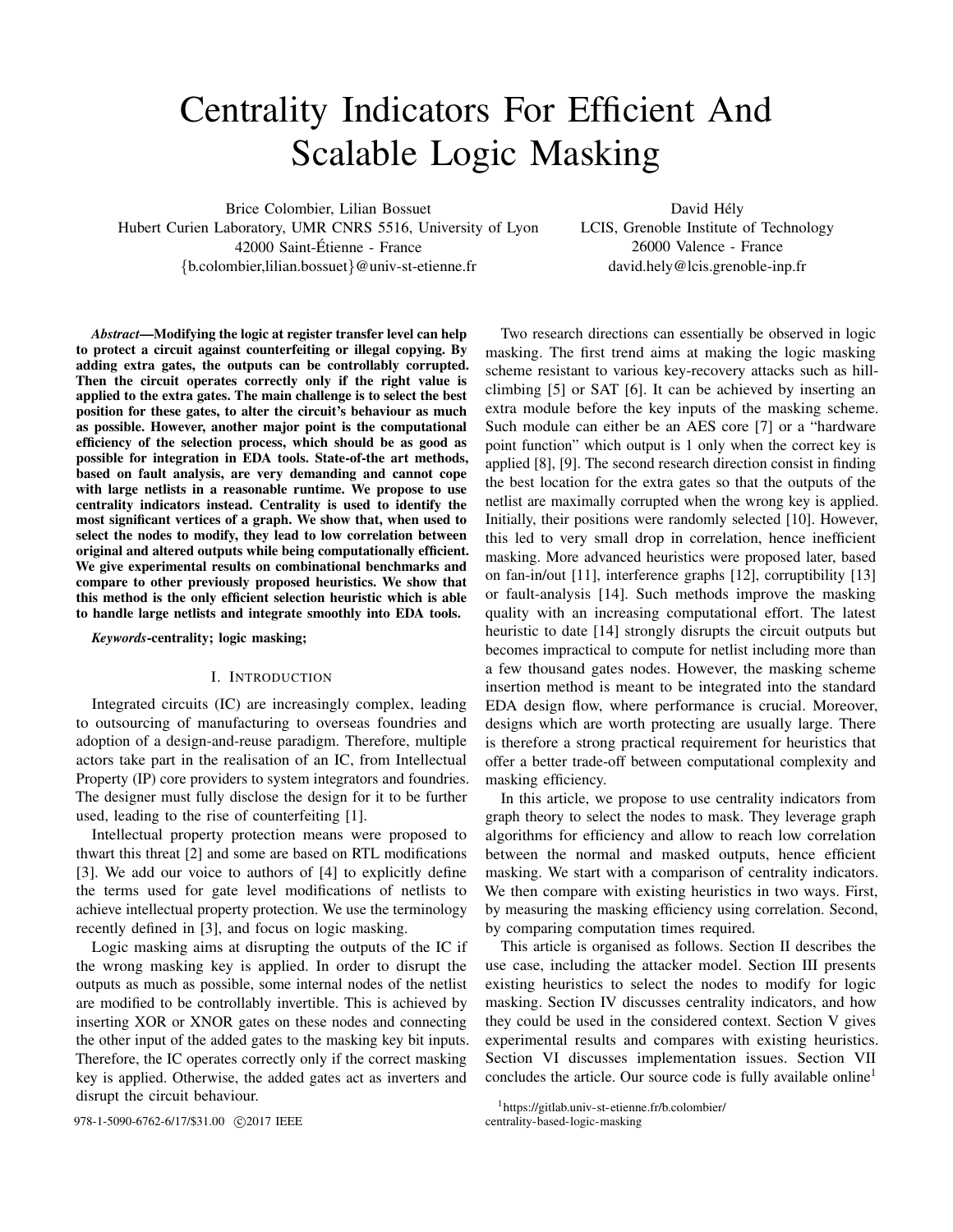<span id="page-1-0"></span>for reproducibility.

# II. PRELIMINARIES

## *A. Use-case*

Counterfeiting can be fought by protection means based on logic modification and meant to be integrated in EDA tools. Their intended users are fabless designers who wish to protect the intellectual property of their designs by modifying them prior to sending them to the foundry for manufacturing. Therefore, the proposed modification methods should have the following properties:

- Efficiency: the modifications should alter the outputs as much as possible when activated, leading to the lowest possible correlation between normal and modified outputs.
- Complexity: the modification process should be as computationally efficient as possible, in order to integrate smoothly in the design flow of EDA tools and be capable of handling large netlists which are worth being protected.

#### *B. Attacker model*

Since the aim of these protection method is to prevent counterfeiting, the attacker model we use is the following. An attacker owns two copies of the same circuit. One is fully functional, and seen as a black box. We then use the black box model for the circuit: the attacker can choose the inputs and observe the outputs. On the other hand, the attacker also owns a locked circuit, and wants to obtain the correct key for it. This occurs typically when a customer purchases circuits from regular and black market, and hopes to activate the ones obtained on the black market with the help of the legitimate circuits.

We assume the attacker cannot micro-probe the functional circuit to get the key. This requires a broader model, and is also much more costly from an attacker point of view.

#### III. STATE-OF-THE-ART

# <span id="page-1-1"></span>*A. Logic masking*

As stated in [\[3\]](#page-5-2), "*Logic masking consists in inserting XOR or XNOR gates in the data path of the logic circuit of a Boolean function in order to change the logic behaviour of the circuit if the wrong masking key is applied*".

First, the designer choses how many gates are to be modified in the netlist. To this end, an n-bit *masking word* is randomly generated. Next, a masking gate is inserted according to every bit of the masking word. If the bit is 0, then an XOR gate is inserted. If the bit is 1, then an XNOR gate is inserted. This is shown in Fig. [1.](#page-1-2)



<span id="page-1-2"></span>

If the correct masking word is applied the extra gates behave as buffers and the design operates normally. However, if a wrong masking word is applied, some of the extra gates will behave as inverters, effectively disrupting the circuit behaviour and corrupting the outputs.

#### *B. Nodes selection heuristics*

The following nodes selection heuristics select  $n$  nodes in the netlist, on which additional masking gates are to be inserted.

*1) Random:* The most basic way to select the nodes is random selection. This was the first proposed method, in EPIC [\[10\]](#page-5-9). This is fast, since no computation is required.

*2) Fan-in/Fan-out cones:* In 2009, authors of [\[11\]](#page-5-10) proposed the first heuristic which improves the selection. It is based on the number of netlist nodes that are in the fan-in and fan-out cones of every other node in the netlist. The exact metric is given in Equation [\(1\)](#page-1-3):  $FI$  and  $FO$  are the number of nodes in the fan-in and fan-out cones for every node.  $FI_{max}$  and  $FO_{max}$  are the maximum values of FI and FO observed in the netlist.  $w_1$  and  $w_2$  are normalisation weights which are set to 0.5. The nodes that maximise this metric are modified.

<span id="page-1-3"></span>
$$
M_{node} = \left(\frac{w_1.FO}{FO_{max}} + \frac{w_2.FI}{FI_{max}}\right) \times \frac{FO.FI}{FI_{max.F}O_{max}} \tag{1}
$$

According to this metric, the nodes with the greatest number of nodes in their fan-in/out cones are the most significant.

*3) Interference graph:* In [\[12\]](#page-5-11), the random method has been improved. Initially, 10% of the masking gates are inserted randomly, to initiate the procedure. An interference graph is then built from the relative positions of the gates. The interference graph represents how the inserted gates interact with one another. For example, two masking gates placed in a row or two gates that converge to the same node are represented differently in the interference graph. Then, for every node of the netlist a metric is computed with respect to the existing masking gates, from the interference graph. The node that maximises this metric is selected, added to the interference graph and a masking gate is inserted on it. The process is then repeated again until all the masking gates are inserted.

*4) Corruptibility:* The authors of [\[12\]](#page-5-11) improved their interference graph-based heuristic in [\[13\]](#page-5-12) by adding a so-called *corruptibility* metric. This ensures that non-resolvable gates which are selected after analysing the interference graph corrupt the outputs as much as possible. Corruptibility is computed as the ratio of output patterns that differ between the normal and masked behaviour of the circuit. A node then has a high corruptibility if modifying it for logic masking changes the outputs most of the time. Computing the corruptibility requires to simulate the netlist using a dedicated tool. In [\[13\]](#page-5-12), the authors used a fault-simulation tool, and computed corruptibility by observing one thousand input/output patterns. Such tools are usually computationally heavy.

*5) Fault analysis:* This is the latest proposed heuristic to date [\[14\]](#page-5-13). Based on fault simulation, it acts by computing the *Fault Impact* for every node of the netlist, given in Equation [\(2\)](#page-2-1).  $NoP<sub>0</sub>$  is the number of patterns that can detect that the node is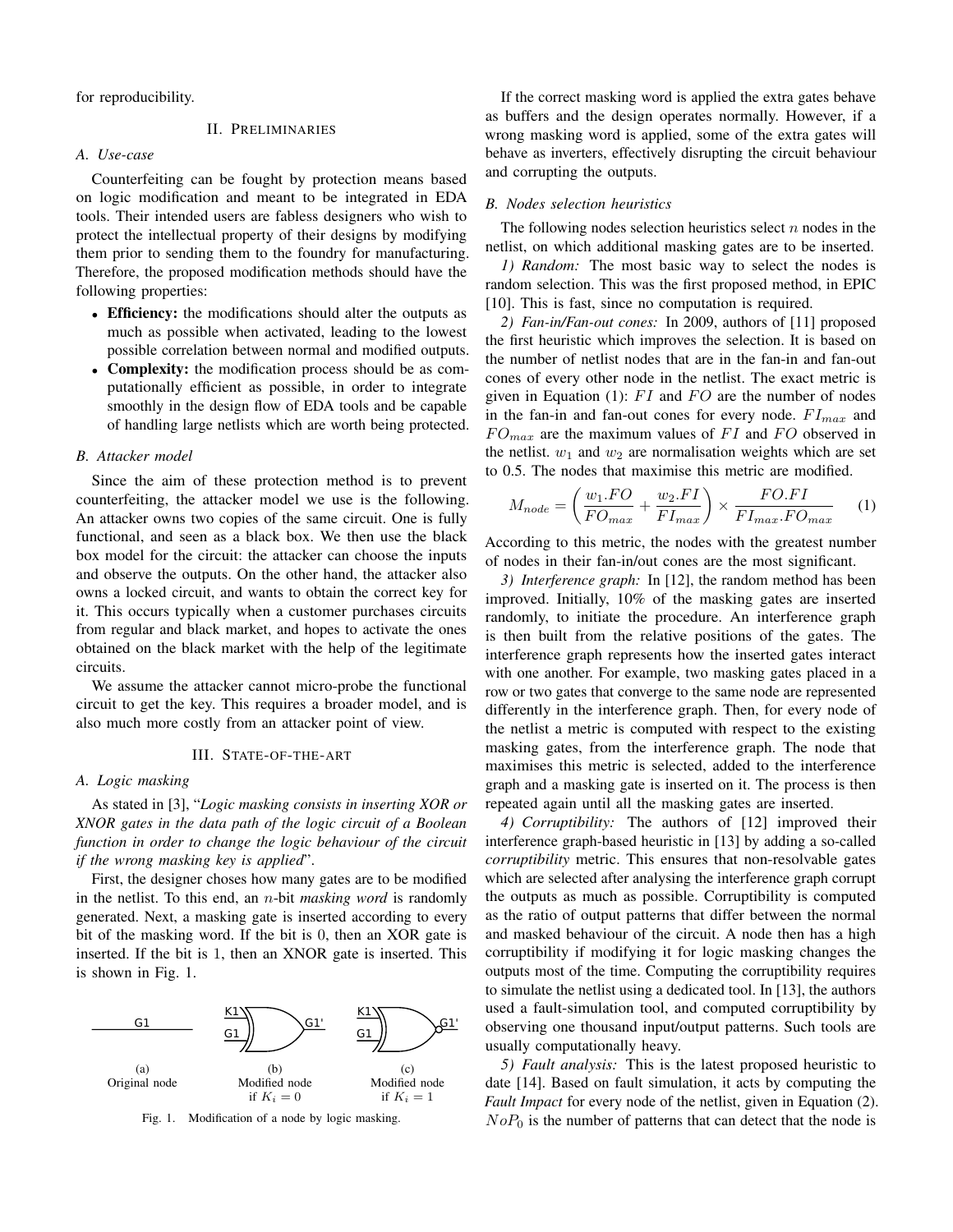stuck-at-0.  $NoO<sub>0</sub>$  is the number of output bits affected by this stuck-at-0 fault.  $NoP_1$  and  $NoO_1$  are similar but for stuck-at-1 faults.

<span id="page-2-1"></span>
$$
Pault Impact = NoP_0.NoO_0 + NoP_1.NoO_1 \qquad (2)
$$

By considering both stuck-at-0 and stuck-at-1 faults, authors select the node with the greatest impact on the outputs. However, this selection heuristic is based on fault simulation, hence it remains computationally heavy. Moreover, it is recomputed every time a gate is added.

# <span id="page-2-6"></span>*C. Netlist to graph conversion*

We chose to convert the netlists to directed acyclic graphs using the same method as in [\[3\]](#page-5-2). Vertices are the netlist nodes and edges are logic functions connecting the nodes. A toy example is shown in Fig. [2.](#page-2-2)



<span id="page-2-2"></span>Fig. 2. A netlist and the equivalent directed acyclic graph. Netlist nodes are converted to vertices and logic functions to edges.

#### IV. CENTRALITY INDICATORS

<span id="page-2-0"></span>Centrality indicators determine which vertices are the most significant in a graph. This "significant" term is very broad, and different centrality indicators perform better at identifying the "significant" vertices in different contexts. From a logic masking point of view, significant nodes are the ones for which a modification alters the most the circuit operation. Intuitively, those nodes are the ones through which a lot of information transits, from the inputs to the outputs of the circuit. Among centrality indicators, there are *local* and *global* ones. Local centrality indicators are computed according to the vertices found in the direct neighbourhood of the considered vertex. On the other hand, global indicators take the whole graph into consideration and thus they are more suited in our use case. We start by examining common global centrality indicators, before considering more sophisticated ones that are well suited to identify significant nodes in terms of "information transit".

Normalised centrality indicators: In the literature, some indicators are normalised according to the number of vertices in the network. Depending on how vertices are considered, the final indicator value can be divided by the total number of vertices. Since we are interested in the relative value of centrality for the vertices, this normalisation is not necessary. We then use only the non-normalised versions of the following indicators.

## *A. Closeness centrality*

Closeness centrality is defined as the inverse of farness [\[15\]](#page-5-15). For a given vertex  $v$ , the farness is the sum of the distances from  $v$  to the other graph vertices (see Equation  $(3)$ , where  $d(v, y)$  stands for the distance between vertices v and y).

<span id="page-2-3"></span>
$$
C_C(v) = \frac{1}{\sum_{y:y \in V} d(v,y)}\tag{3}
$$

Therefore, a vertex is significant in the sense of closeness centrality if it is the closest to all the other vertices in the graph. Practically, the vertices that have the highest closeness centrality are "in the middle" of the netlist.

It is more interesting in the case of logic masking than degree centrality because it is a global centrality indicator. Therefore, it is influenced by the graph structure.

#### *B. Betweenness centrality*

Betweenness centrality [\[16\]](#page-5-16) of node  $v$  is given by the ratio of shortest paths between all other vertices in the graph that traverse v. This is given in Equation [\(4\)](#page-2-4), in which  $\sigma_{st}$  stands for the number of shortest paths that go from s to t, and  $\sigma_{svt}$ stands for the total number of shortest paths that go from s to  $t$  through  $v$ .

<span id="page-2-4"></span>
$$
C_B(v) = \sum_{s \neq t \neq v: \{s, t, v\} \in V} \frac{\sigma_{svt}}{\sigma_{st}} \tag{4}
$$

Intuitively, for a netlist, betweenness centrality will be the highest for nodes that are on the shortest paths from inputs to outputs. This is interesting for logic masking, since those nodes are typically the ones for which masking will have the greatest impact on information transiting from inputs to outputs. The main drawback of this indicator, however, is that it only accounts for shortest paths. As pointed out in [\[17\]](#page-5-17), this is quite a restrictive constraint. Indeed, it assumes that information only flows along shortest paths, which is certainly not always true.

Alternative centrality indicators based on current flow have been proposed. By assuming that information behaves in the same way as electrical current, the authors of [\[17\]](#page-5-17), [\[18\]](#page-5-18) account for the fact that it can split and spread in the network. This is discussed in the next subsections.

#### *C. Current-flow betweenness centrality*

Current-flow betweenness centrality [\[18\]](#page-5-18) considers the graph as an electrical network. Vertices are converted to nodes, and the edges connecting them are replaced by unit resistors. Pairs of vertices are successively picked as current input and output. The sum of current that flows through node  $v$  for all the pairs of vertices picked gives the current-flow betweenness centrality for this node. This is shown in Equation [\(5\)](#page-2-5), where  $I_v^{(st)}$  is the current flowing through node  $v$  when  $s$  is the input and  $t$ is the output.

<span id="page-2-5"></span>
$$
C_{CFB}(v) = \sum_{s \neq t:\{s,t\} \in V} I_v^{(st)} \tag{5}
$$

This measure of centrality is more subtle than betweenness centrality. Indeed, instead of considering only shortest paths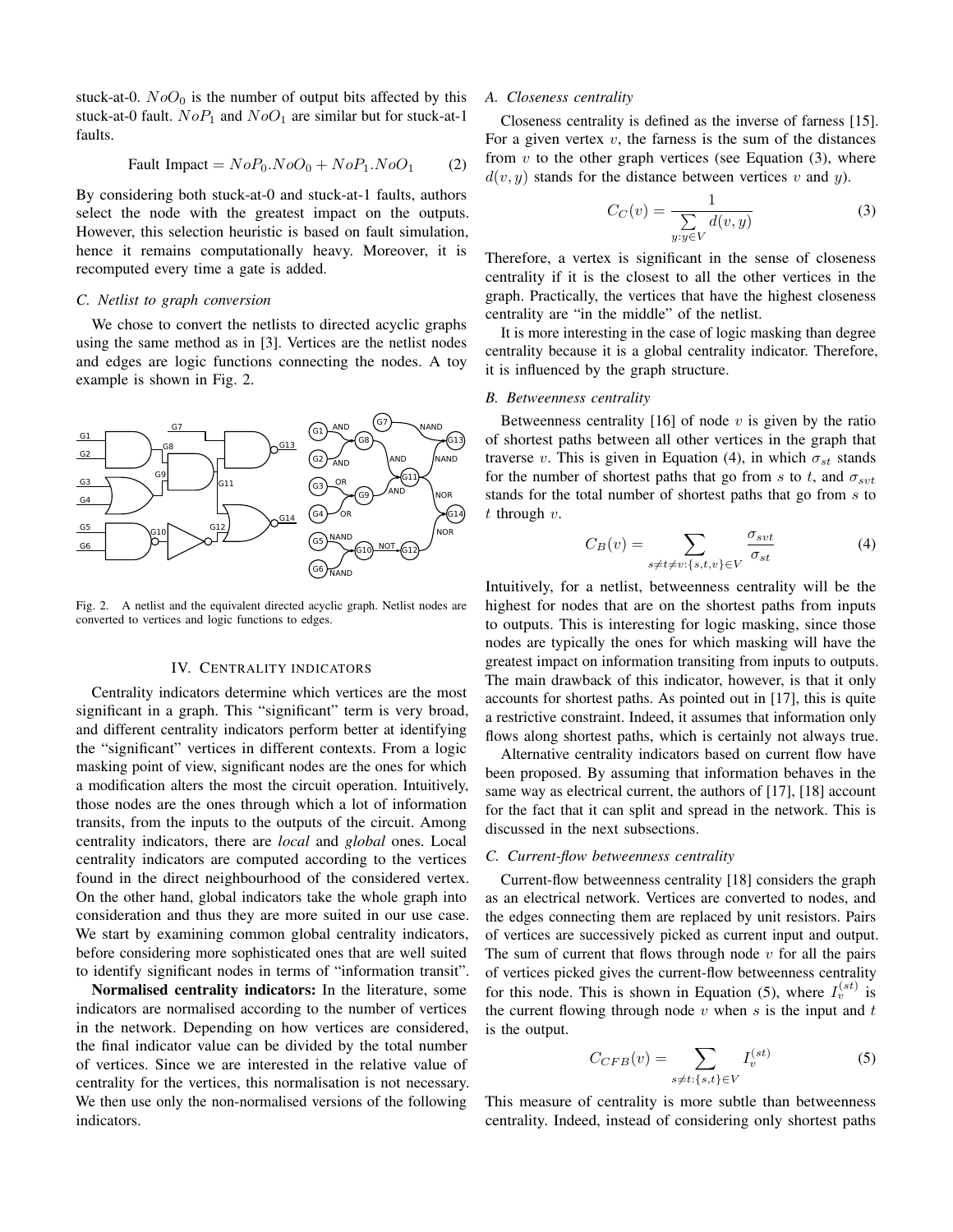between vertices, the current is inversely proportional to the path length. This is a more precise assumption about the way information spreads in a network.

*1) Approximate current-flow betweenness centrality:* For current-flow betweenness centrality, running time and space requirements rapidly become prohibitive for large graphs. An approximate version has been proposed in [\[17\]](#page-5-17). Instead of using all the  $s$  and  $t$  pairs in the graph as current inputs and outputs, they show that using a smaller number of randomly selected pairs leads to a good approximation. This is an interesting point in the considered use-case. Large netlists can then be analysed, by relaxing precision.

## *D. Current-flow closeness centrality/Information centrality*

Current-flow closeness centrality was proposed in [\[17\]](#page-5-17), and is equivalent to information centrality [\[19\]](#page-5-19). Instead of using distance between nodes as a measure of closeness, it proceeds similarly to current-flow betweenness centrality. First, the graph is converted to an equivalent electrical network with edges replaced by unit resistors. Afterwards, farness is the difference of potential (voltage) between the two nodes. It is the equivalent resistance between the two nodes (see Equation [\(6\)](#page-3-1)). Thus it also accounts for paths which are not the shortest ones. All the paths between two nodes are considered, contributing to the overall equivalent resistance depending on their length.

<span id="page-3-1"></span>
$$
C_{CFC}(v) = \frac{1}{\sum_{y:y \in V} p(v) - p(y)} = \frac{1}{\sum_{y:y \in V} R_{eq}(v, y)}
$$
(6)  
V. EXPERIMENTAL RESULTS

<span id="page-3-0"></span>The centrality indicators were computed using Python *igraph* [\[20\]](#page-5-20) and *NetworkX* [\[21\]](#page-5-21) libraries. Our workstation embeds an Intel Core i5-4570 operating at 3.20GHz and 16GB of RAM. Experimental results were obtained with ITC'99 [\[22\]](#page-5-22) and EPFL [\[23\]](#page-5-23) combinational benchmarks. We restrict the size of the benchmarks from 1k to 100k gates. Note that this is the only

method demonstrated on large benchmarks, up to 100k gates, when [\[10\]](#page-5-9), [\[11\]](#page-5-10), [\[14\]](#page-5-13) do not exceed a few thousand gates. For large benchmarks, come centrality indicator computations ran out of memory and are not presented. Moreover, we fix a timeout limit for computation of 1h.

# *A. Masking efficiency evaluation*

The Hamming distance criterion used in previous articles to evaluate the masking efficiency is not suited as detailed in [\[3\]](#page-5-2). As stated in [\[13\]](#page-5-12), "*We need maximum corruption, and thus minimum correlation at the outputs*". Therefore, the masking efficiency  $E_m$  is evaluated by computing the quadratic mean of the Pearson's correlation coefficient (see Eq. [\(7\)](#page-3-2)) obtained between the normal and masked mode for every output bit (see Eq. [\(8\)](#page-3-3)).

<span id="page-3-2"></span>
$$
r(x,y) = \frac{\sum_{i=1}^{n} (x_i - \bar{x})(y_i - \bar{y})}{\sqrt{\sum_{i=1}^{n} (x_i - \bar{x})^2} \sqrt{\sum_{i=1}^{n} (y_i - \bar{y})^2}} \tag{7}
$$

<span id="page-3-3"></span>
$$
E_m = \sqrt{\frac{1}{n} \sum_{o \in outputs} r^2(o_{normal}, o_{masked})}
$$
 (8)

The output values are obtained by applying 10k random vectors at the key and primary inputs of the netlist. For each benchmark and area overhead, the most efficient centrality indicator is in bold face.

<span id="page-3-4"></span>TABLE I  $E_m$  values for selection heuristics based on centrality INDICATORS AND DIFFERENT LOGIC RESOURCES OVERHEADS

|                |             | Centrality<br>Logic resources overhead |      |      |      |
|----------------|-------------|----------------------------------------|------|------|------|
| Benchmark      | #gates      | indicator                              | 1%   | 5%   | 10%  |
| adder          | $\sim$ 1k   | B                                      | 0.97 | 0.86 | 0.70 |
|                |             | C                                      | 0.98 | 0.94 | 0.91 |
|                |             | $C-FB$                                 | 0.94 | 0.73 | 0.58 |
|                |             | $C-FC$                                 | 0.96 | 0.95 | 0.93 |
|                |             | $AC-FB$                                | 0.91 | 0.75 | 0.68 |
| i2c controller | $\sim$ 1k   | B                                      | 0.97 | 0.91 | 0.85 |
|                |             | $\overline{C}$                         | 0.98 | 0.93 | 0.90 |
|                |             | $C-FB$                                 | 0.28 | 0.19 | 0.17 |
|                |             | $C-FC$                                 | 0.27 | 0.20 | 0.37 |
|                |             | $AC-FB$                                | 0.29 | 0.28 | 0.23 |
| sine           | $\sim 5k$   | B                                      | 0.23 | 0.26 | 0.22 |
|                |             | C                                      | 0.26 | 0.20 | 0.23 |
|                |             | $C-FC$                                 | 0.21 | 0.01 | 0.01 |
|                |             | $AC-FB$                                | 0.10 | 0.11 | 0.01 |
| b14 1 C        | $\sim 5k$   | B                                      | 0.92 | 0.61 | 0.50 |
|                |             | $\mathsf{C}$                           | 0.74 | 0.65 | 0.48 |
|                |             | $AC-FB$                                | 0.73 | 0.36 | 0.34 |
| b15 1 C        | $\sim 10k$  | B                                      | 0.82 | 0.57 | 0.45 |
|                |             | $\overline{C}$                         | 0.81 | 0.61 | 0.48 |
|                |             | $AC-FB$                                | 0.77 | 0.64 | 0.85 |
| round-robin    | $\sim 10k$  | B                                      | 0.96 | 0.84 | 0.69 |
| arbiter        |             | C                                      | 0.94 | 0.86 | 0.83 |
|                |             | $AC-FB$                                | 0.94 | 0.88 | 0.83 |
| memory         | $\sim 50k$  | B                                      | 0.98 | 0.94 | 0.88 |
| controller     |             | C                                      | 0.98 | 0.91 | 0.83 |
| divisor        | $\sim 50k$  | B                                      | 0.65 | 0.64 | 0.64 |
|                |             | C                                      | 0.65 | 0.64 | 0.64 |
| $b18_1C$       | $\sim$ 100k | B                                      | 0.95 | 0.80 | 0.63 |
|                |             | $\overline{C}$                         | 0.95 | 0.80 | 0.65 |

B: betweenness

C: closeness

C-FB: current-flow betweenness

C-FC: current-flow closeness

AC-FB: approximated current-flow betweenness

The masking efficiency values  $E_m$  obtained are shown in Table [I,](#page-3-4) in which three logic resources overheads are considered, 1%, 5% and 10%. The overhead is computed as the percentage of extra gates added to the design.  $E_m$  values differ greatly depending on the benchmark. For some of them, the correlation drops very fast, even at low overhead. This occurs for benchmarks in which outputs are strongly correlated, such as *sine*. On the other hand, some benchmarks make it very hard to reduce the correlation coefficient, even with a 10% overhead.

The centrality indicators differ in effectiveness. However, the ones based on current-flow are the most efficient is the majority of cases. For the largest benchmark, b18 1 C, which comprises 100k gates, the correlation drops to 0.63 for 10% area overhead. This shows that the masking is efficient, even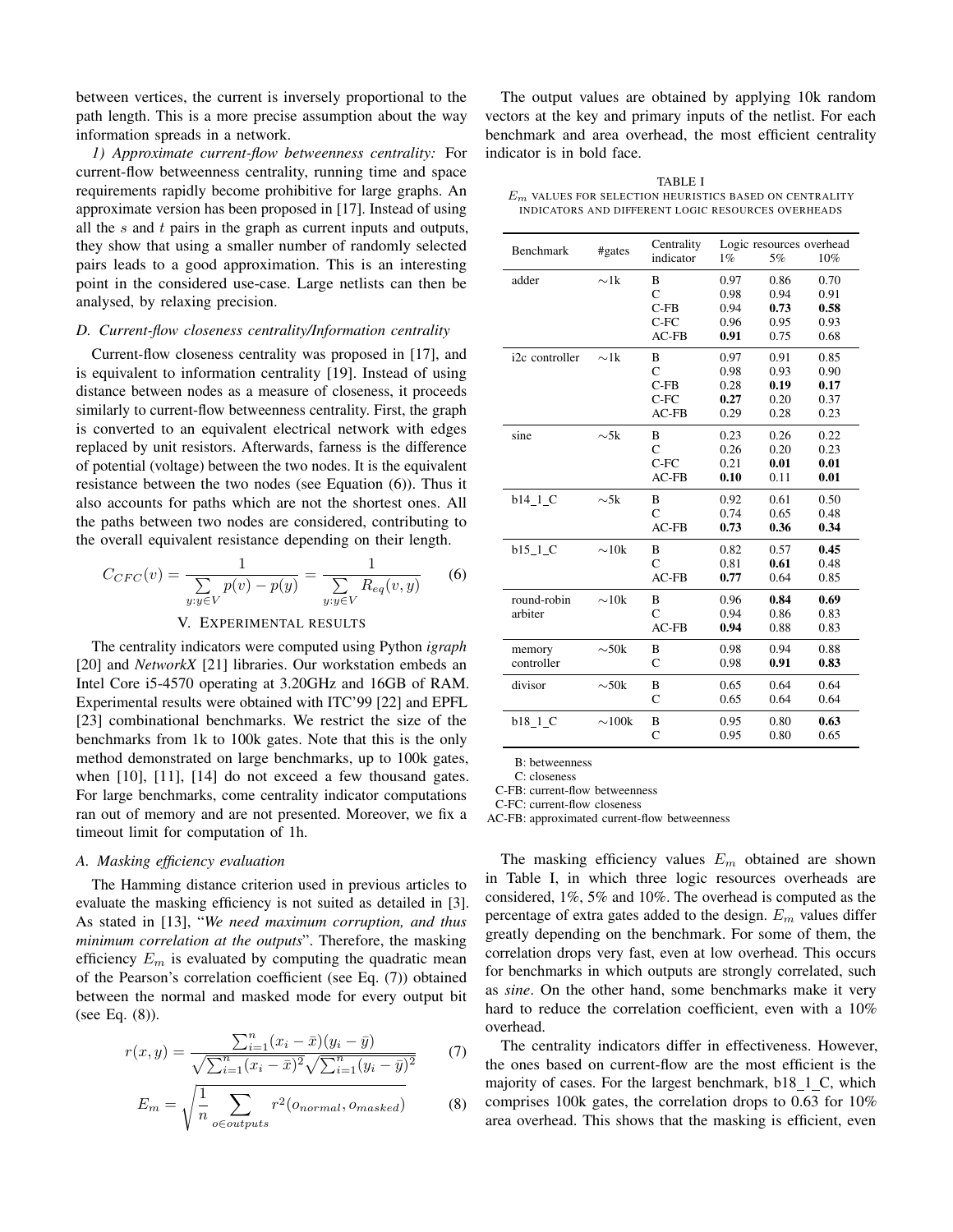on very large netlists.

Increasing the overhead obviously reduces correlation since inserting more masking gates increases the masking efficiency.

Additionally, we estimated by simulation the corruptibility of the outputs when centrality indicators are used to select the nodes to modify. For all the circuits and all centrality indicators, when an incorrect key is applied, the normal and masked outputs were systematically different.

# *B. Computation time*

Fig. [3](#page-4-1) shows on a log-log scale how computation time varies with respect to the number of nodes in the netlist. The dark grey line is the baseline for computation time. It is the time required to only build the graph as described in Subsection [III-C.](#page-2-6)

Centrality indicators are efficient to compute in general, although the centrality indicators based on current-flow require more time. However, even for a very large benchmark of 100k gates, computing betweenness and closeness centrality is possible in less than an hour on our desktop workstation. Surely this could be improved with a dedicated server. Moreover, recent research [\[24\]](#page-5-24) shows that centrality indicators can be computed faster in a distributed manner. Computation time does not depend on the chosen overhead, since the chosen centrality indicator must be computed for all the nodes of the graph in all the cases.



<span id="page-4-1"></span>Fig. 3. Computation time required using different heuristics for selection with a 5% logic resources overhead. The baseline is random selection.

# *C. Comparison with existing heuristics*

Fig. [4](#page-4-2) illustrates the trade-off between correlation reduction and computation time. The baseline for computation time is random selection as it is the simplest method, thus the fastest to compute. The most efficient heuristics are closer to the origin, since they are the fastest to compute and the most efficient at reducing correlation.

Other heuristics can be broadly classified into two categories. First, fault-analysis based selection [\[14\]](#page-5-13) can reduce correlation significantly, down to 0.2. However, this selection



<span id="page-4-2"></span>Fig. 4. Trade-off between computation time and correlation reduction. The logic resources overhead is 5-6%. The correlation and computation time values are obtained after averaging over all benchmarks, except for [\[14\]](#page-5-13) for which only three small benchmarks from the original article are considered.

heuristic is very computationally expensive. Authors report that "*This method took two hours to encrypt the C7552 circuit*". This circuit only has 3,500 nodes. Therefore, fault-analysis based selection is highly impractical and cannot cope with large netlists, which are typically the ones worth protecting against counterfeiting. Emulation has been proposed in [\[25\]](#page-5-25) to speed-up the process but it requires a very large FPGA for implementation since it increases the size of the original a lot. Moreover, the correlation value of 0.2 is obtained from only three combinational benchmarks, which are relatively small. Nothing shows that this low correlation would be observed on larger benchmarks such as the ones we used. On the other hand, random [\[10\]](#page-5-9) and fan-in/fan-out cones [\[11\]](#page-5-10) methods are rapidly computed. However, as visible in Fig. [4,](#page-4-2) the correlation remains very high. Therefore, they do not achieve efficient masking.

Overall, existing heuristics are either efficient at reducing correlation, but complex to compute, or easy to compute but inefficient at reducing correlation. In contrast, centrality indicators can reduce correlation down to 0.4 on average. Moreover, they are much more computationally efficient than fault-analysis based selection, since they run 1,000 times faster on average. Among centrality indicators, the most efficient are the ones based on current flow. They are the closest to the origin, and reduce correlation efficiently while being computationally practical. Therefore, centrality indicators offer a better trade-off than state-of-the-art heuristics between masking efficiency and computational complexity.

## VI. DISCUSSION

# <span id="page-4-0"></span>*A. Impact on maximum operating frequency*

When choosing the nodes to modify, critical paths can be excluded. This way, the impact of logic masking on the operating frequency is minimised. Masking efficiency would not be affected much since critical paths are marginal.